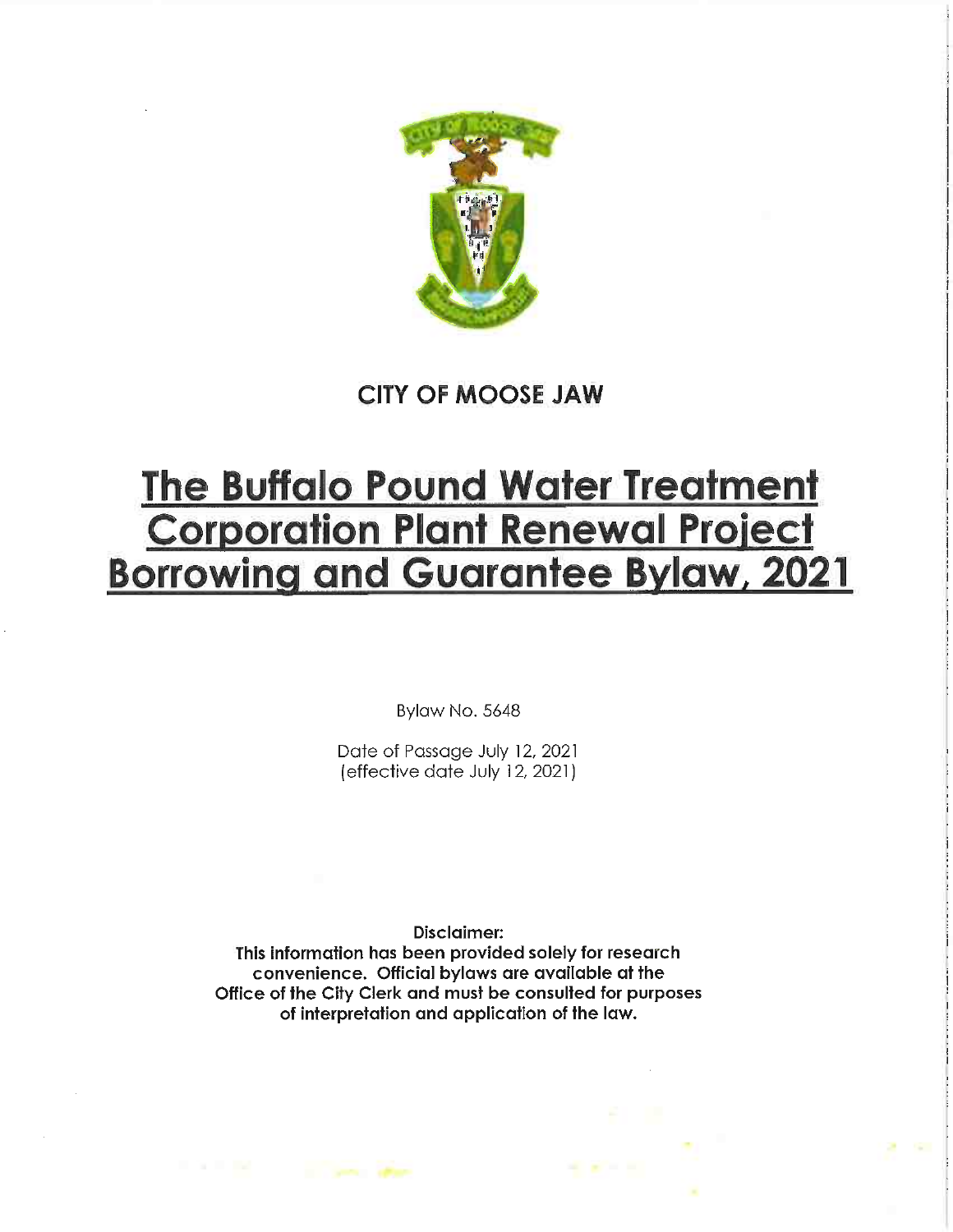### BYLAW NO. 5648

## THE BUFFALO POUND WATER TREATMENT CORPORATION PLANT RENEWAL PROJECT BORROWING AND GUARANTEE BYLAW, 2021

# fTHE MUNICIPAL COUNCIL OF THE CITY OF MOOSE JAW ENACTS AS FOLLOWS:

#### |Purpose

The purpose of this Bylaw is to:

- (a) authorize Buffalo Pound Water Treatment Corporation as a City of Moose Jaw and City of Regina controlled corporation to incur debt obligations in an amount not exceeding the principal sum of \$60,000,000, plus any interest or other costs of the debt resulting from this borrowing including any breakage costs resulting from the early termination an interest rate swap facility; and
- (b) and to authorize the City of Moose Jaw to guarantee 26% of the borrowing, meaning the principal sum of \$15,600,000 plus any related interest or other costs of the debt resulting from this borrowing, including any breakage costs resulting from the early termination of an interest rate swap facility.

#### **Authority**

The authority for this Bylaw is *The Cities Act* and in particular Part IX, Divisions 5, 6,7and8oftheAct.

#### **Definitions**

In this Bylaw:

- (a) "Banker's Acceptance Rate" means the current discount rate at which the Toronto Dominion Bank can sell or trade a banker's acceptance within the secondary financial market;
- (b) "City" means the City of Moose Jaw or where the context requires the geographical area within the city limits;
- (c) "City Manager" means the person appointed as the City Manager pursuant to Bylaw No. 5175, the City Administration Bylaw, and includes his or her duly authorized representative or designate;
- (d) "Controlled Corporation" means controlled corporation as defined in The Cities Act,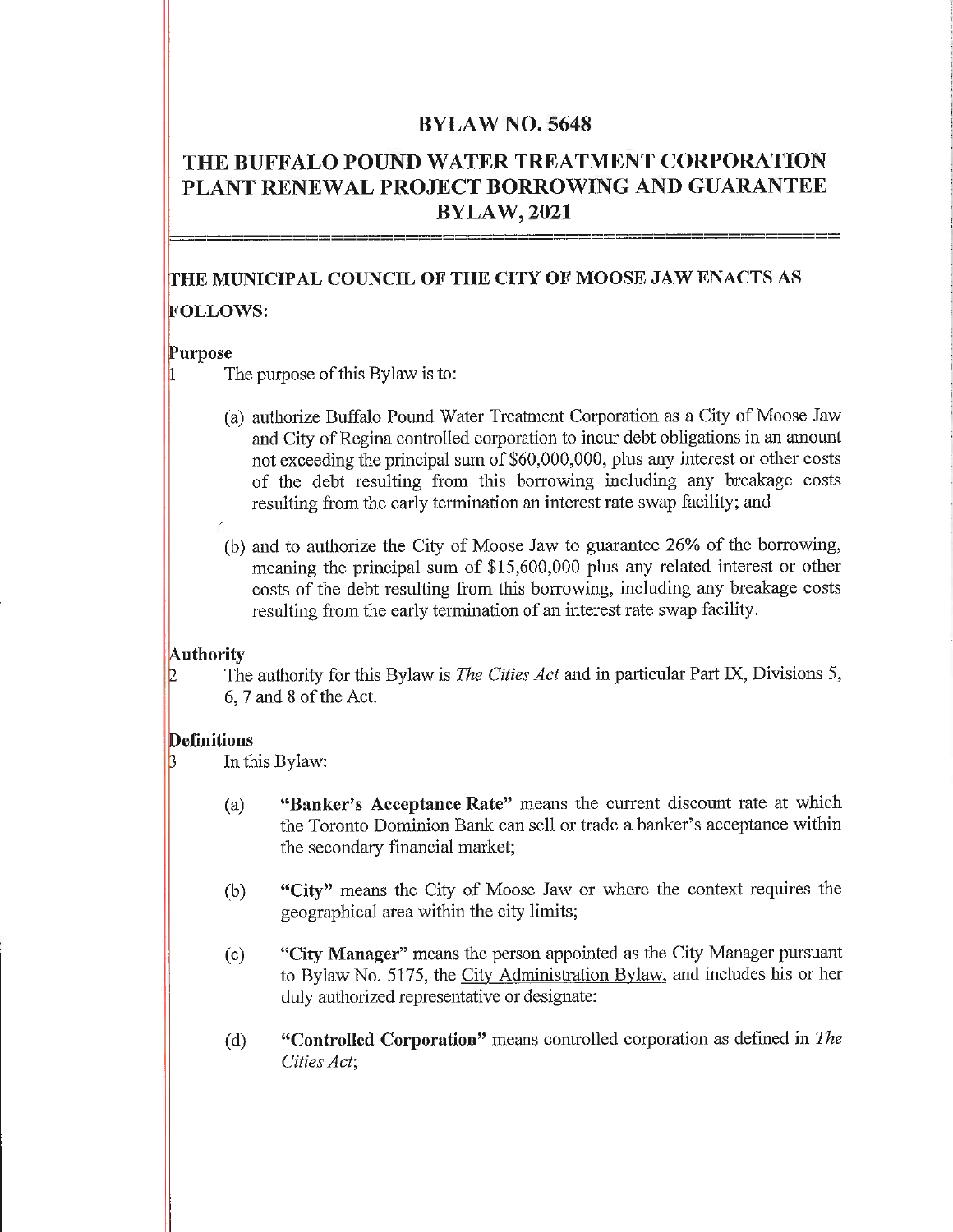- (c) "Director of Financial Services" means the person appointed as the Director of Finance pursuant to Bylaw No. 5175, the City Administration Bylaw, and includes his or her duly authorized representative or designate;
- (f) "Negotiated Fixed Swap Rate" means the current discount rate negotiated between Buffalo Pound Water Treatment Corporation and a counterparty through which Buffalo Pound Water Treatment Corporation and that counterparty agree to exchange interest rate cash flows;
- (g) "Unanimous Membership Agreement" means the Unanimous Membership Agreement entered into on January 1,2016 between the City of Regina, the City of Moose Jaw and Buffalo Pound Water Treatment Corporation.

#### pcbt Limit

- $(4(1)$  The City received approval of the re-establishment of its long-term debt limit of \$95,000,000 granted by the Saskatchewan Municipal Board on October 4, 2019.
- $(2)$  The City's outstanding debt including loans previously guaranteed by the City as of June 30, 2021 totals \$53,642,840.
- $(3)$  The City's total outstanding debt including guarantees as of June 30, 2021 and the debt authorized pursuant to this Bylaw results in debt that is below the debt limit established by the Saskatchewan Municipal Board.

## [Authorization and amount of loan and guarantee

- $(1)$  Pursuant to clause 5.2(f) of the Unanimous Membership Agreement and section 153 of The Cities Act, the City authorizes the following:
	- (a) Buffalo Pound Water Treatment Corporation to borrow the principal sum of \$60,000,000 (Canadian funds) from the Toronto Dominion Bank plus any related interest or other costs relating to the debt including any breakage costs resulting from the early termination of an interest rate swap facility for the purposes set out in section 6 of this Bylaw; and
	- (b) the City to provide a guarantee of the principal sum of \$15,600,000 plus any related interest or other costs relating to the debt set out in clause (a) to the Toronto Dominion Bank, including any breakage costs resulting from the early termination of an interest rate swap facility.
- (2) The City is authorizing Buffalo Pound Water Treatment Corporation to incur the debt obligation provided for in subsection (1) as the City is the owner of 26 Class A voting memberships in Buffalo Pound Water Treatment Corporation and Buffalo Pound Water Treatment Corporation requires approval of both the Cities of Regina and Moose Jaw pursuant to clause 5.2(f) of the Unanimous Membership Agreement prior to the borrowing of money or the issuing of any debt obligation or amending, varying or altering the terms of any existing debt obligation.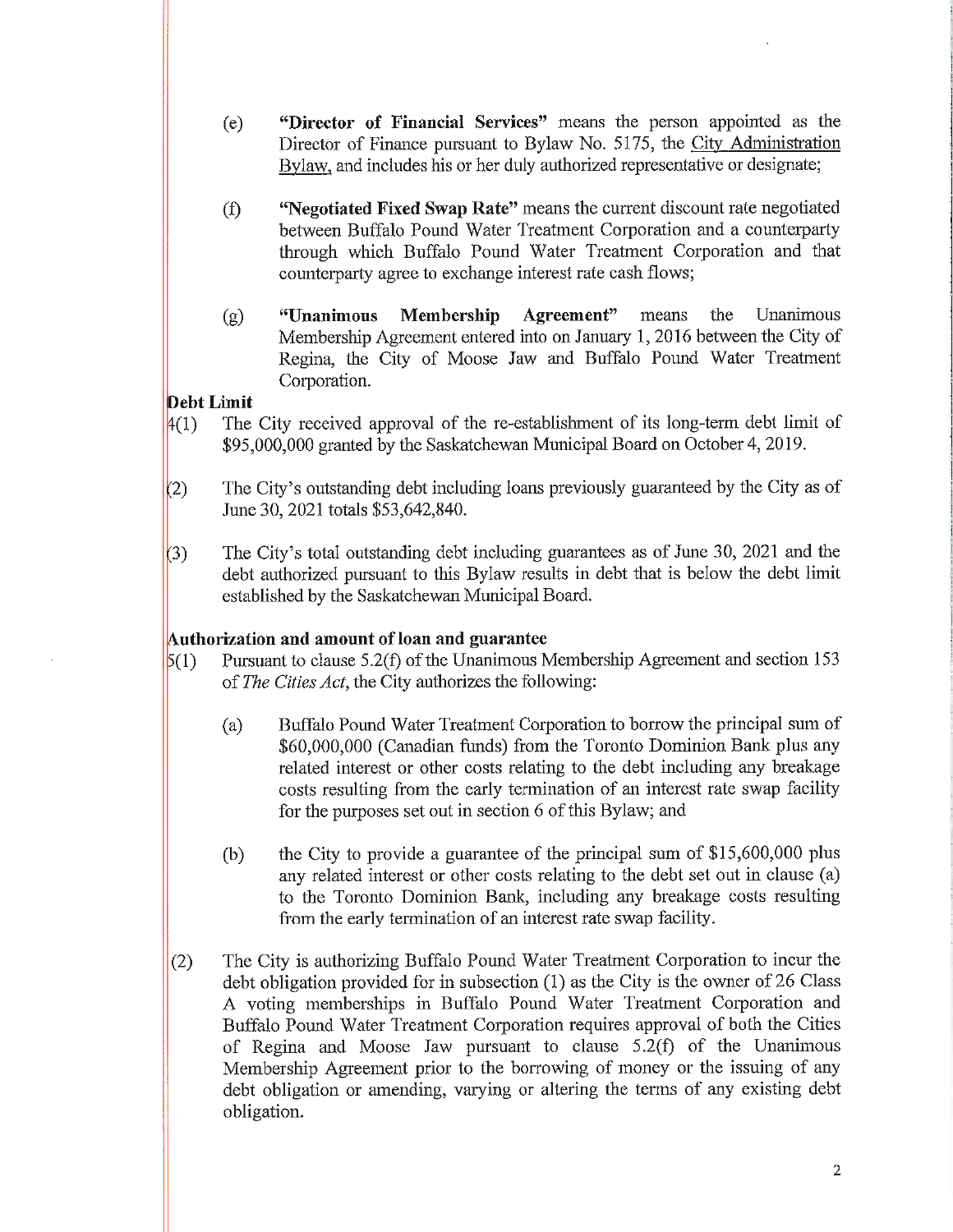- (3) The City Manager or the Director of Financial Services for the City is authorized to negotiate, approve and enter into all necessary agreements with the Buffalo Pound Water Treatment Corporation, the City of Moose Jaw and the Toronto Dominion Bank on behalf of the City and generally to do all things and to execute all documents and other papers in the name of the City, in order to carry out the borrowing and guarantee as provided in this Bylaw.
- (4) The City Clerk is authorized to affix the City's seal to all documents and papers required by subsection (3).

## [Purpose of the borrowing

The money borrowed by Buffalo Pound Water Treatment Corporation shall be used for the purpose of undertaking the construction and commissioning of a renewed water treatment plant, including upgrades to the treatment processes, lake pump station, main plant, regeneration building, high lift pump station, process waste lagoons, structural, electrical, mechanical, piping and associated works.

#### Details of the borrowing

- $7(1)$  The \$60,000,000 loan will proceed by way of a loan agreement and an interest rate swap agreement with the Toronto Dominion Bank.
- $(2)$  The purpose of Buffalo Pound Water Treatment Corporation entering into an interest rate swap agreement is so that Buffalo Pound Water Treatment Corporation can manage, mitigate or eliminate the risks related to interest rate fluctuations.

## Rate of Interest

- $(1)$  Under the loan agreement, Buffalo Pound Water Treatment Corporation has the option of paying interest on the loan at the Banker's Acceptance Rate plus 0.80%.
- (2) Under the interest rate swap agreement, Buffalo Pound Water Treatment Corporation will exchange the Banker's Acceptance Rate plus 0.80% with a counterparty and will instead only pay interest on the loan based on a Negotiated Fixed Swap Rate plus 0.80% credit spread for the twenty (20) years of the interest rate swap agreement.

#### Term

The term of the loan is twenty (20) years from the date that funds are advanced to Buffalo Pound Water Treatment Corporation and the term of the interest rate swap agreement is twenty (20) years from the date that funds are advanced.

#### Payments and Terms of Repayment

- |10(1) Buffalo Pound Water Treatment Corporation is required to make payments on the principal amount of the loan and interest based on a twenty (20) year repayment schedule.
- $(2)$  The principal amount of the loan and interest shall be payable monthly from the date the loan is entered into until the end of the term.